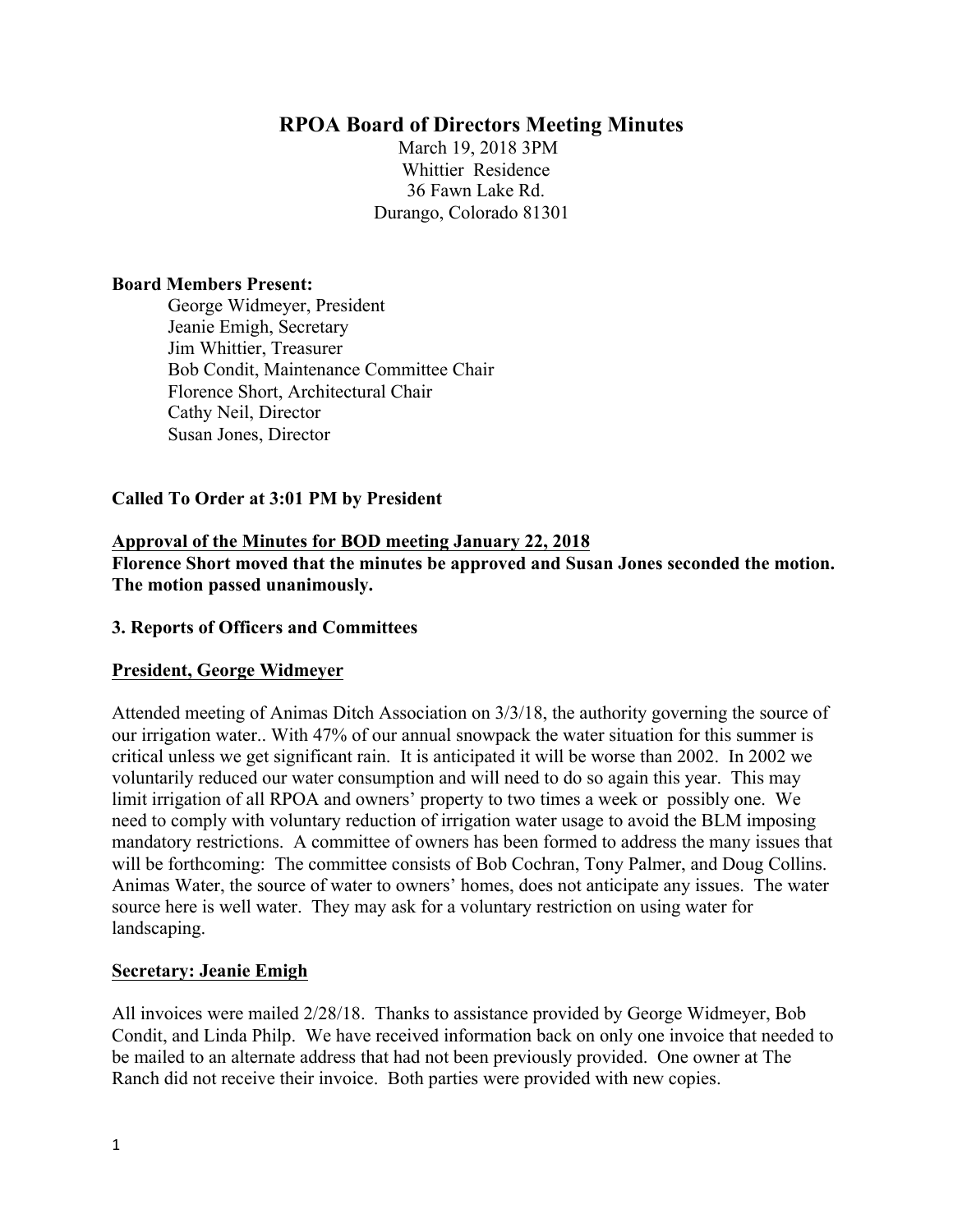## **Treasurer/ Finance Jim Whittier**

Financials from Fredrick Zink were submitted to the board members. We continue to be under budget.

# **Architectural: Florence Short**

### **New Applications**

- Lot 71

Design change request approved.

## -Lot 84

 A follow up letter regarding need to paint new fence and submit a proper application for installation of an air conditioner sent but no response. To date have not heard from owners. They are now back in residence at their home at The Ranch and Florence will follow up with them personally.

# **Finance:**

The newly written financial procedures was reviewed and discussed.

### **Jeanie Emigh Moved and Bob Condit seconded that the new procedures be approved. The motion passed unanimously**

Annual assessments are being paid. Any that fall past due date of April 1, 2018 will be contacted personally by phone or mail.

Using a different tax filing method was discussed with FrederickZink. If used, the new method would cost more money for tax preparation and save a small amount in payable taxes---a net increase in cost to the association. The finance committee elected to continue using the current form that has been in use for a number of years.

The current reserve study shows we will be at 72% this year and 67% next year due to use of funds for streetlight replacement. 70 percent is considered to be in the **"** well funded range".

# **Maintenance:**

Irrigation outlets ty 585 Cottonwood Crk. Rd, the mail room and Fawn Lake need repair. We are working with Johyn randle to get an estimate of cost and a schedule. The ones behind 585 and at the mailroom run under out roads.

**Curb side spring cleaning** set **for Friday, April 27, 2018 in AM**. A sign will be posted in mailroom. Owners will be reminded not to dump any yard or landscaping waste in reserve. Doug,of Earthscapes,is getting a new sign to post in that area. Owners having been dumping in this area incurring cost to the association for clean-up.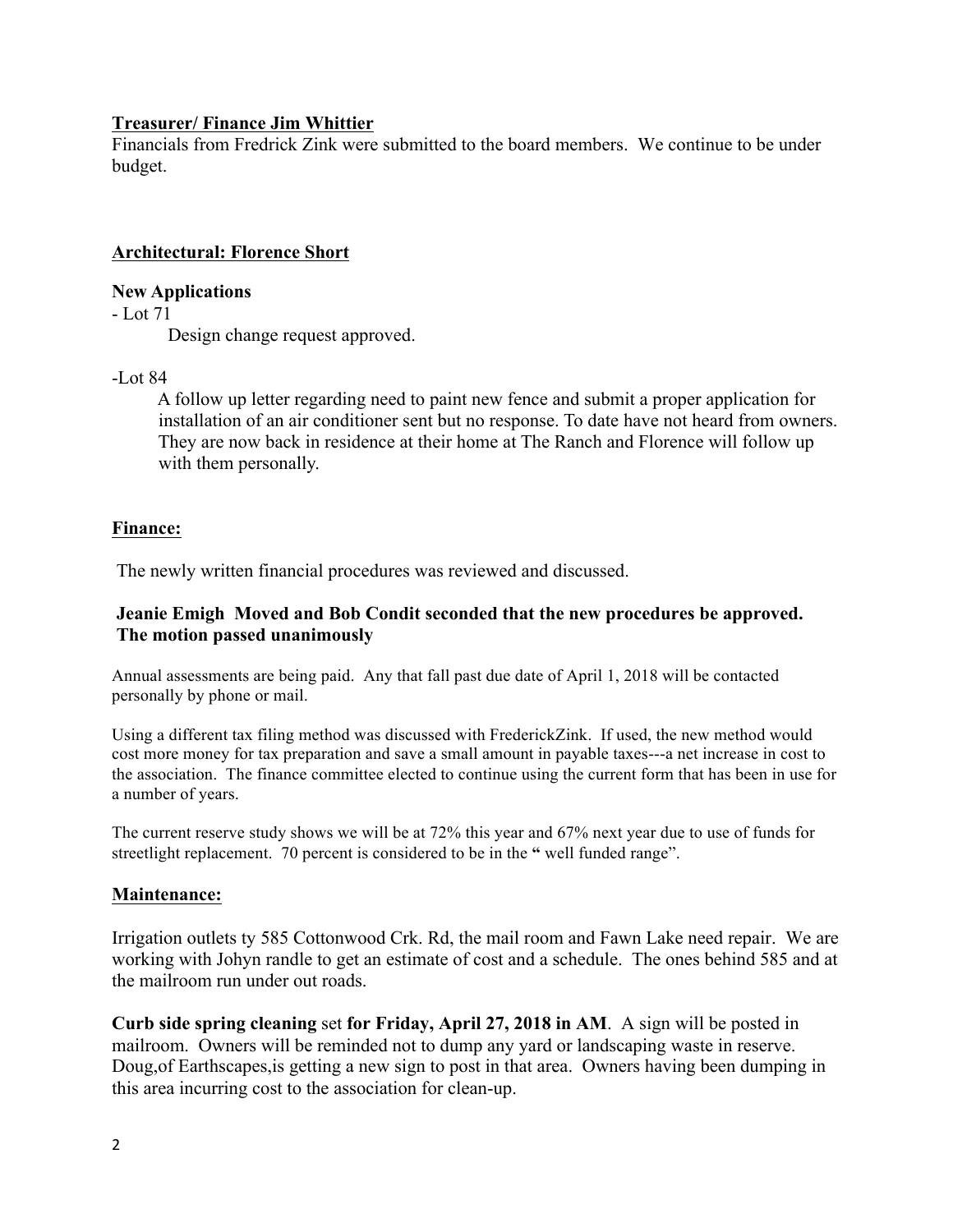Anticipate that irrigation ditches and pumps will be turned on week of April 23, 2018 weather permitting.

Given we have a contract with Earthscape and there may not be a need to do as much mowing as in years past due to drought conditions we will work with Doug on modifying contract and finding additional work he can do here, particularly in the reserves.

## **Nominating:**

One new owner has agreed to serve on the board; Maureen Tara. We still need two other owners to serve on the board. A new treasurer and president will need to be selected once new members are in place.

### **4. Items requiring discussion and action:**

- a. Revision of Financial Procedures---(See Finance **)**
- **b. Additional** bids still being sought for lights. The current light at mailroom is a Type 4 5,000 K color temp. All agreed that this should be adequate lighting to provide For security and safety. A type 2 light shines a longer path but cost and additional \$400 per fixture which well exceeds our budget.

 One owner has complained about the brightness of a LED bulb that was installed in an older fixture. The light shines into her bedroom. Jeanie and Bob will look at how this can be mitigated. Once new fixture installed bulb will shine down rather than out. Hope to accept proposal in May, present at the June meeting and have new fixtures installed in July. Need to do this work prior to scheduling re-sealing of streets.

- c. Input to DCCR changes will be sent to attorney for review in April. Final draft needs to ready for posting on website in mid-May to coincide with annual mailing. We will seek input at Annual Meeting.
- d. **Annual meeting set for 2PM June 10, 2018 at Animas Grange**. We will need to mail out information to owners by mid-May along with proxy cards for voting on new board members.